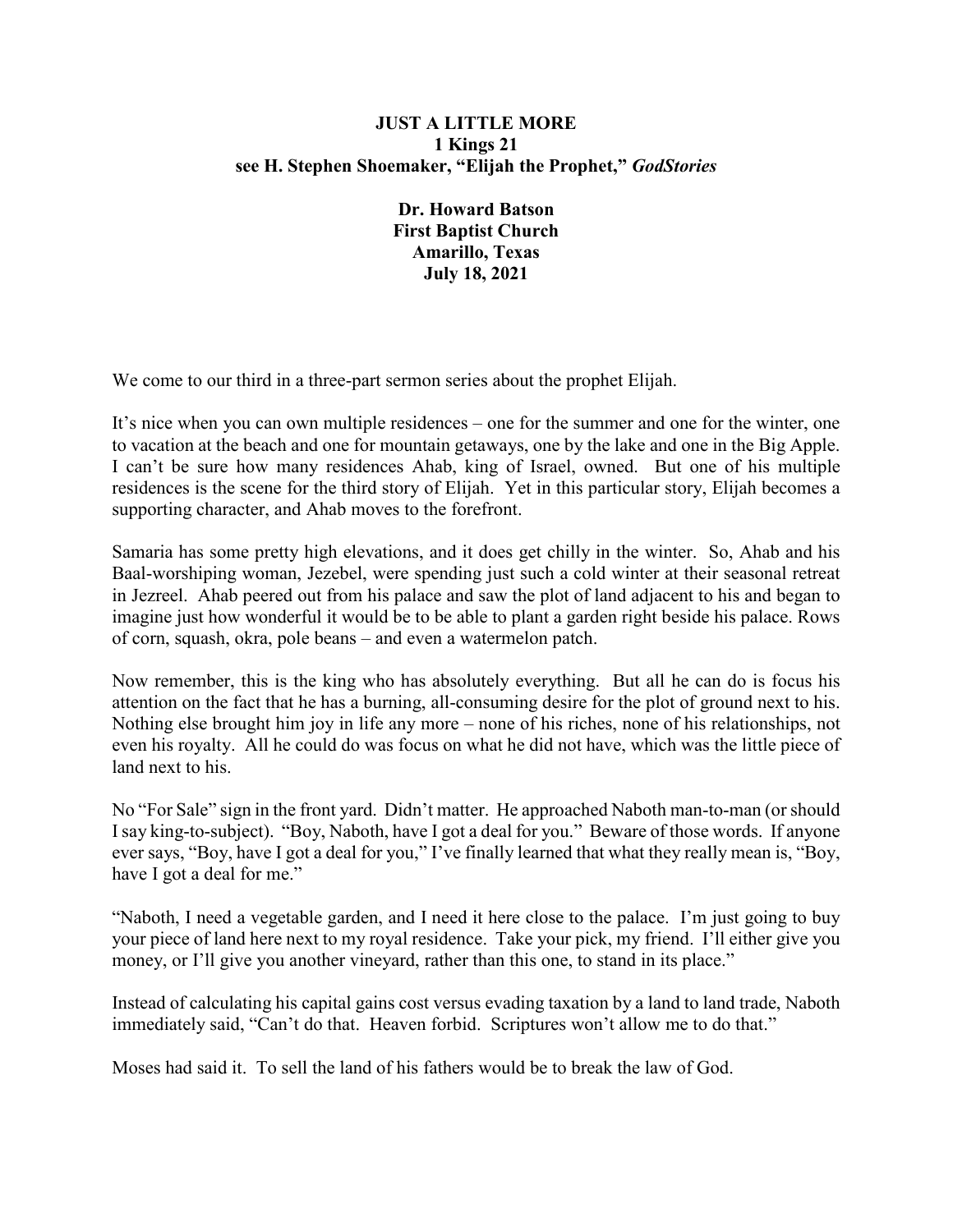"Oh my king, I am so sorry, but the family farm is not for sale."

Ahab had one of the biggest pity parties in all of Palestinian history. He was sullen and vexed, says verse 4, because of no-deal Naboth. He began to get depressed and pouted and sulked around the house. He even refused to be refreshed or strengthened by food. Ahab was coveting his neighbor's plot of land. Ahab couldn't eat, couldn't sleep.

But the reality is there is no such thing as material covetousness. All coveting, all wanting what others have is spiritual. The material things – the plot of land, the new car, the bigger house, the better job – are really merely symbols. We desire it. We lust after it. We become fixated on the object, whatever it is, simply because it will content our spirit – yes, even if it's just for a moment.

Maurice Silverman has said, "If envy were an illness, the world would be a hospital."

Of course, it's one of the Ten Commandments, though it's one we don't take as seriously as the others. Don't kill. Don't steal. Don't commit adultery. All those seem fine. But rarely do we mention covetousness. Perhaps we think in our mind that God needed ten – He came up with nine good ones and simply began to speak about covetousness just to fill in the tenth gap.

Exodus 20:17 states it this way: Don't covet your neighbor's house – there you go, Ahab. Don't covet your neighbor's spouse (Rick Springfield's "Jessie's Girl": *"Jessie is a friend, Yeah, I know he's been a good friend of mine. But lately something's changed; it ain't hard to define. Jessie's got himself a girl and I want to make her mine."*). Don't covet your neighbor's servant. Don't covet your neighbor's stuff – that is his ox or donkey or anything that belongs to your neighbor.

The Bible is a history of people who covet, a people whose lives are destroyed by wanting what someone else has. Cain coveted Abel's approval before God. Jacob coveted Esau's birthright and blessing. David coveted Uriah's wife, Bathsheba. Thinking about those examples, we see how quickly coveting becomes linked to other, more visible, sins like adultery and murder. Cain killed Abel. Esau wanted to kill Jacob. David had Uriah killed. And in this story, Ahab will have Naboth killed.

Coveting, in and of itself, is serious sin. For God it was one of the Big Ten.

See him now – old Ahab pouting, refusing to eat, refusing to have a good time. Can't enjoy anything he has because of what he doesn't have. Material things – greed is ruling his life. Ahab, the moping monarch, the listless leader.

There was a study conducted where a child was placed in a room full of the grandest toys imaginable. The child was allowed to play in the room for quite some time, then he was finally removed for a while and a second child was introduced into the room, allowing the second child to play with the toys. Then, while the second child was still playing, the first child was reintroduced into the room. They discovered that no matter what toy the first child was playing with when they left the room – no matter what toy had caught their attention the most – it didn't matter. When the first child returned to the room, after the first few moments the only toy he was interested in – you guessed it – was the toy in the other child's hands.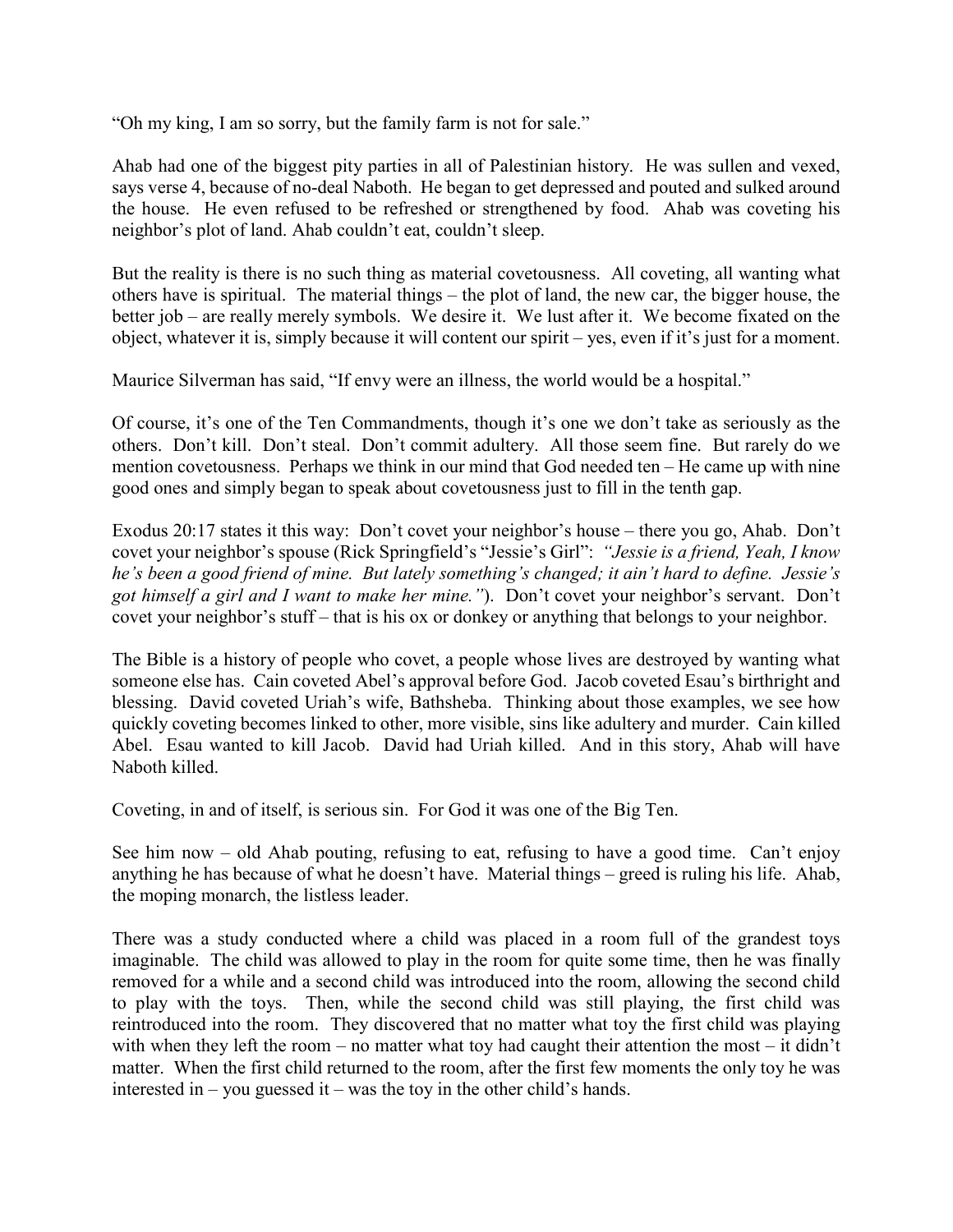It's true. We gauge a great deal of our wants and likes on our perception of how other people like those things. Advertisers discovered this magic long ago and go to great pains to use models and celebrities that we might either recognize or, in some way, be attracted to so that we will want what they have. Do we really need Troy Aikman to tell us to buy Acme Brick or do the ladies need to douse themselves with Halle Berry perfume? The sad thing is that whether we are two years old (like the toddlers taking the toys) or whether we're 90 years old, we continually fall for the same ploy of covetousness.

In fact, the best things in life aren't things at all.

Enter Jezebel. "Why is my little prince pouting? You haven't even touched your taters. Why are you apathetic, Ahab?"

"Because I spoke to Naboth, the Jazreelite, and said, 'Give me your vineyard, and I'll pay you a fair price.' I even offered to give him another vineyard. But he said, 'I will not give you my vineyard."

Ahab was going to pout, but no-deal Naboth was going to honor the law, God's law.

"Now let me get this straight," said Jezebel. "Nobody Naboth is telling you, the king of Israel, that he's not going to do the deal. Are you a man or a mouse?" she asked. Remember, she was from the Phoenician city-states. She had been trained in the absolute traditions of her Phoenician people. You don't say "no" to a king. "You go on and eat your bread. You find joy in your heart, Ahab." (As if things ever can give us joy.) "I'll make sure you get that vegetable garden you want."

She wrote letters in Ahab's name and sealed them with his seal. She explained a scheme. Proclaim a fast and seat Naboth at the head of the people. Find two worthless men, two false witnesses, who will testify against him saying, "Naboth, you cursed God and the king." Then, we'll take him out and stone him to death.

Indeed, that's the way it took place. They had a fast and seated Naboth at the head of the people. Two paid-for witnesses began to testify, saying that Naboth had cursed God and the king. Indeed, he was taken from the city and stoned.

"Naboth is dead," they send word to Jezebel. When Jezebel heard that Naboth was dead, she said to Ahab, "Arise, go get what you wanted. Go get the vineyard of Naboth. Because nobody tells my pouting prince no."

So Ahab goes to survey the land for which he'd been willing to kill. "Mine, all mine" – the joy of fulfilled covetousness.

We are a coveting, a greedy people. A person whose God is gold and whose creed is greed really doesn't have room for God. Their heart is so shallow they try to fill it with all of the things of the world.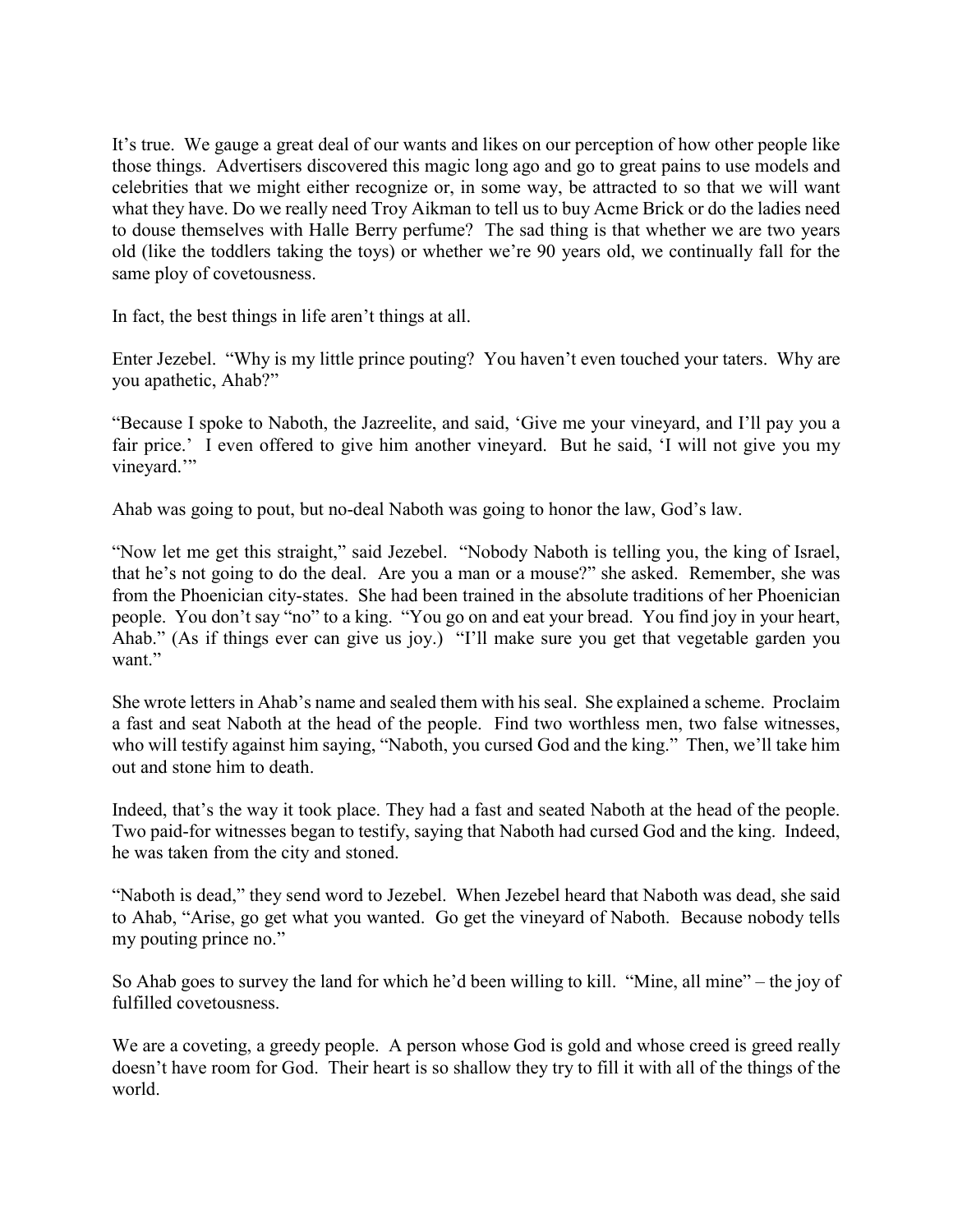Jesus was teaching, and a man came up to him and said, "Lord, make my brother share his inheritance with me." Jesus said, "Who made me a lawyer or an arbiter between the two of you. You'd better be careful, because all kinds of covetousness can overcome your life. Life is not the abundance of possessions." King Solomon predicted the problem when he said, "A heart at peace gives life to the body. But envy rots the bones."

Somebody always has more than we have – more success, more wealth, more time, more friends. How do we protect ourselves from this destruction, from this envious heart that literally leads us to rot in our souls? How do we get over the grabbing greed that affects all of our society?

## **1. First of all, we have to acknowledge our problem.**

Every one of us wants more – just a little bit more. Like Ahab, grabbing for the ground of his neighbor, we all want and need just a little bit more. We have to acknowledge our problem.

Francis Xavier was a Catholic priest, after whom Xavier University is named. For 45 years as a Catholic priest he heard men and women come with their confessions of sin. You know how the routine goes in a Catholic church. They go into a little booth and the priest is on the other side of the partition. The sinner comes in and says, "Forgive me Father, for I have sinned." And the priest says, "When was your last confession?" You tell him and you confess your sins right there. Of course, say Baptist believers, upholding the priesthood of everyone who proclaims the Lordship of Christ Jesus, we take our confessions sometimes to our pastor, and that can be a healthy thing but not a necessary thing, for as Baptists and as believer-priests we take our confessions straight to God through Christ Jesus, His Son. Francis Xavier said an incredible thing about Catholic confession. He said in 45 years of hearing the confessions of young and old, men and women, after 45 years of hearing every sin imaginable confessed  $-$  and even some unimaginable  $-$  of hearing sins not even in the Bible, he said that in 45 years he never had one person confess to the sin of covetousness. Never.

# **II. Secondly, we have to check our self-esteem.**

*Psychology Today* surveyed 25,000 people and discovered that envy is rooted in a low self-esteem. We assume that the Joneses have more than us because they are more worthy. So we seek to get more to boost how we feel about ourselves. We buy that newer, more expensive model car in order to impress those around us.

Comparison is the thief of joy.

Check your self-esteem.

#### **III. Third, evaluate your values.**

Do your treasures lie in the wrong chest? What do you really want to invest your life in?

Money can but a bed, but it can't buy sleep. It can buy us books, but it can't buy us knowledge. It can buy us food, but it can't buy an appetite. Money can buy cosmetics, but it can never buy beauty.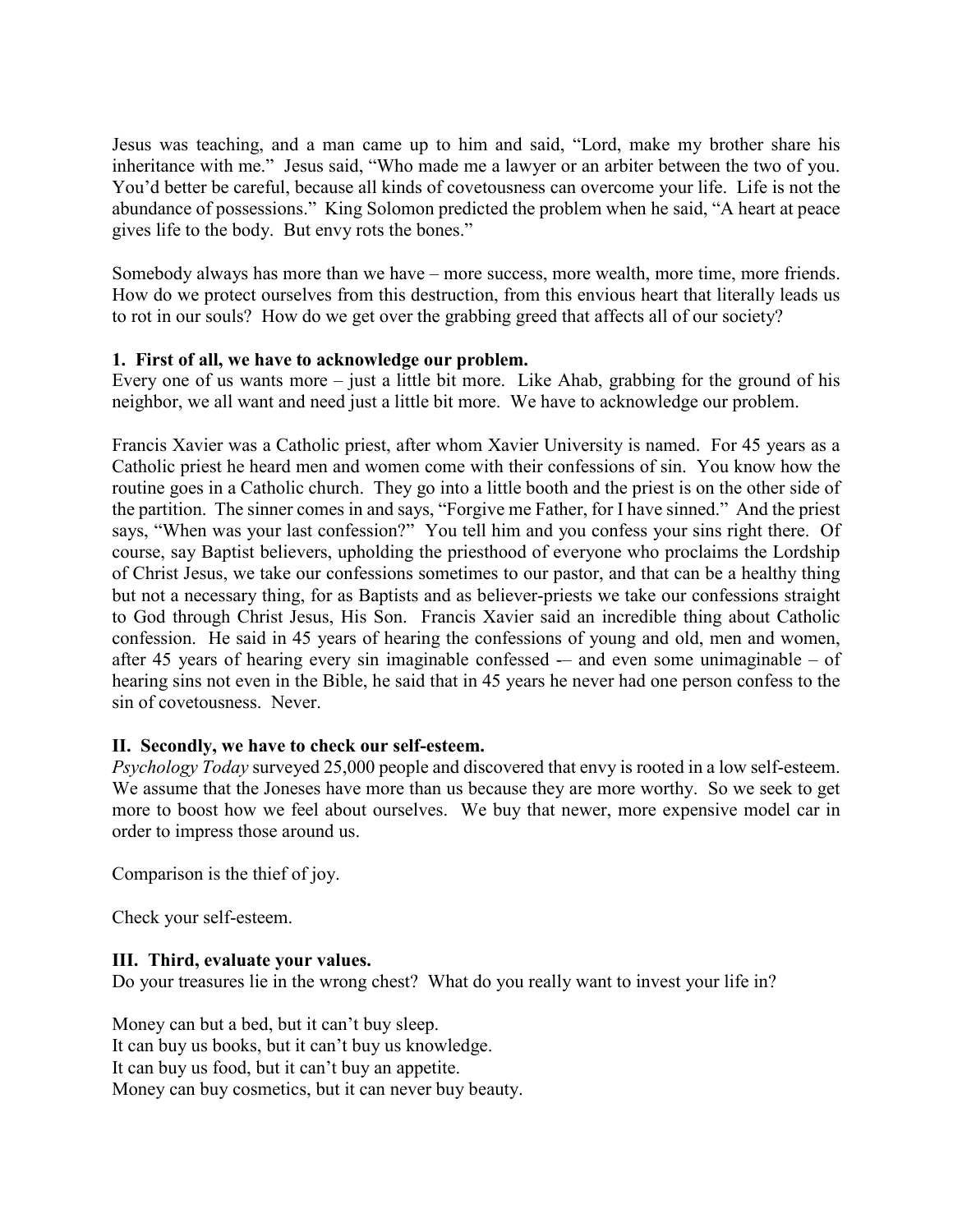It can buy a house, but never a home. It can buy medicine, but it can't buy health.

It can buy amusement, but it can't buy joy.

It can buy a crucifix, but it cannot buy a Savior.

It can buy a pew in the church house, but not a place in the Kingdom of God.

## **IV. Get perspective.**

You've longed and longed and longed for it. And once you get it, once you acquire it – the very thing so desired, the very thing that promised to bring us happiness leaves us empty once again after a momentary thrill.

How long has it been since you've been to a preschool birthday party? Inevitably at the party of a preschool little girl – I've had three preschool girls and watched each of their birthday parties – inevitably someone will give a gift of large, dazzling jewels. There is a crown, as if the little girl is a queen. There are bracelets and necklaces, gaudy with glitter and gold. As parents we grin smugly, thinking it's cute that a child would find so much value in something that is so valueless.

Get perspective. Just so, God looks at us as we take delight in the fleeting treasures of this life.

## **V. Practice thankfulness.**

Don't get so wrapped up in what you don't have that you forget what you do have. Ahab couldn't enjoy the palace, the royal residence, simply because he didn't have Naboth's vineyard. If you want to compare yourself to somebody, compare yourself to somebody who has much less than you do.

Just like he pounced into the text in our first sermon in chapter 17, in this story now enter Elijah the prophet. He comes just at the right time, just when Ahab is gloating over his new garden.

"Go," said God. "Say to him, 'Have you murdered and have you taken possession?' And then you declare – it's grizzly – 'In the place where the dogs liked up the blood of Naboth, the dogs shall lick up your blood, even yours.'"

"Have you found me, O enemy of mine?"

"I've found you all right," said Elijah, "because you sold yourself to do evil in the sight of the Lord. The dogs too shall eat Jezebel in this same district of Jezreel."

With that last confrontation, Elijah closed out his work. As he prophesied, Ahab and Jezebel went finally to their grizzly deaths. Ahab was killed in battle, and when his blood-filled chariot was washed out, the dogs – as the prophet had declared – lapped up his blood (1 Kings 22:38). Jezebel met a similar fate. She was thrown from a window, and when the dogs had finished with her – ooh, it's what it says – all that was left was her skull, the palms of her hands, and her feet (2 Kings 9:35). "The grass withers, the flower fades," said another prophet, "but the word of God stands forever."

The story of Elijah ends in surprise. Elijah does not die, as men die, but rather was taken up to heaven amid a whirlwind, a chariot of fire drawn by horses of fire. This time God was in the fire.